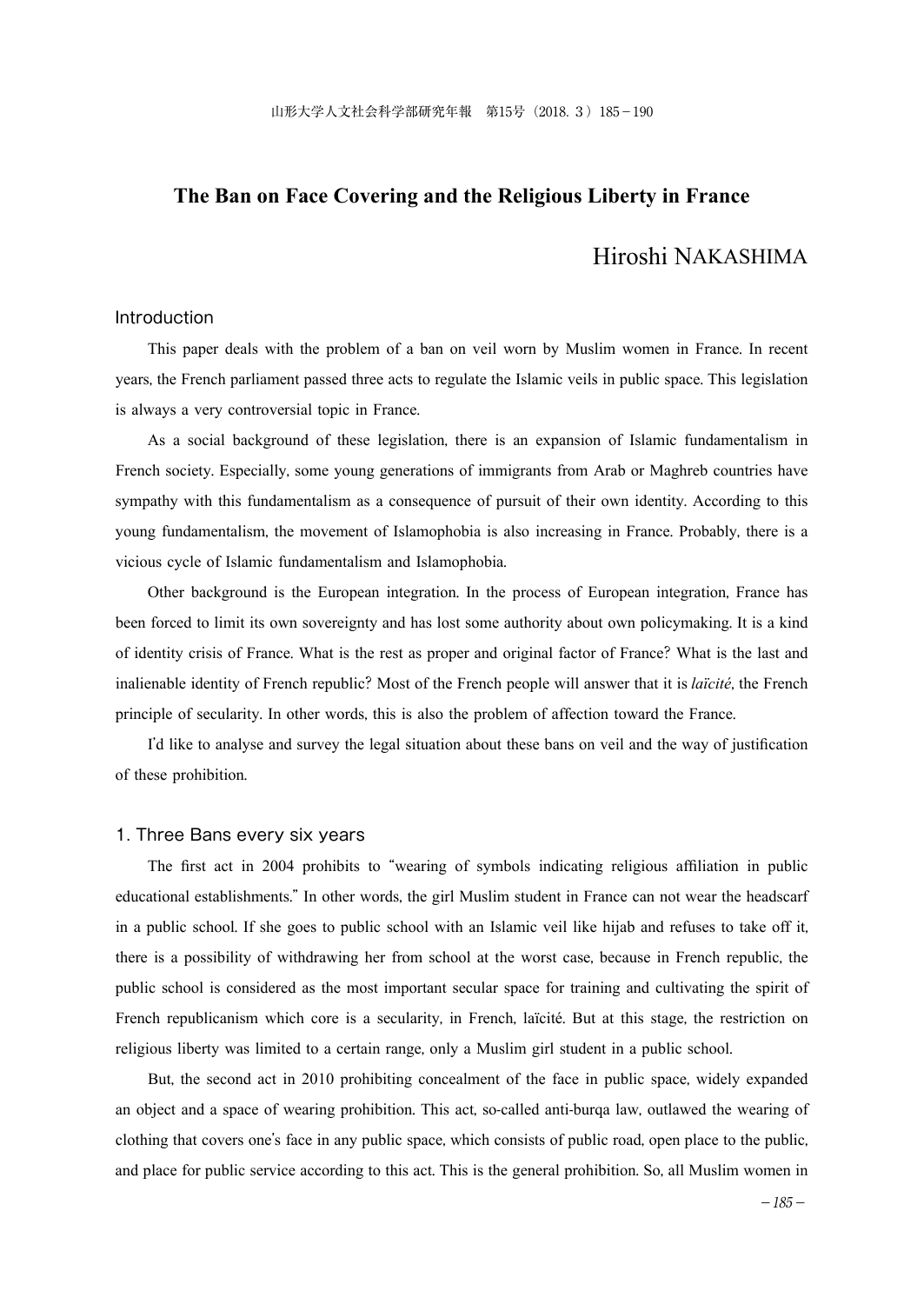France must give up wearing the burqa or niqab covering their faces, otherwise they will be arrested and liable to fines of up to 150 euros and mandatory to attend the classes on French republican citizenship.

 Furthermore, the third legislation in 2016 enabled French company to provide an internal regulation for prohibiting workers from wearing a headscarf in the workplace. The trigger of this revision was the so-called *Baby Loup* case in 2008 where a female teacher of private nursery school has been dismissed because of her wearing a headscarf. If she was a government worker, this case would not be received public attention. In fact, she was a worker of private nursery school to where the constitutional principle of secularity has not been expected to apply. But the government of Nicolas Sarkozy and French public opinion expressed their strong support for her dismissal and strongly opposed the judgment in 2013 by the French supreme court of cassation who ruled against this dismiss because of its discriminative nature. After all, the same court changed its judgment and confirmed her dismiss as legal in 2014 and French public opinion welcomed this final decision.

 Thus, beyond the public space, the ban on veil is now expanded into the labor space situated between public and private. The government of François Hollande after 2012 took a cautious stance on new legislation on veil, considering a lot of criticism from other country especially the United States and the Arabian countries. But as part of a big reform of labor regulation in 2016, the French labor code was revised by proposition of a senator, not by government, who allowed a ban by internal rule in company. For changing the internal regulation in company, the agreement of workers is required. So, we cannot say now what king of legal influence will this revision make in the future. However, it may be certain that Muslim workers who want to work with veil will be under social pressure to undress her headscarf.

### 2. Reasons of ban

 But what is the legal reason for justifying these ban on Islamic veil, especially fullface veil? Justifying the ban on veil in public school is easier because the secularity is the constitutional principle that must be respected in public educational system. But it is difficult to justify the ban on all fullface veil in public space because of the religious liberty who has also the constitutional value. So, the French government abandoned this way of justification invoking the principle of secularity. In fact, the French government was afraid of being judged unconstitutional by the French Constitutional Council in the future.

 The first possible reason is gender equality and human dignity. A lot of French women and some feminists consider an Islamic veil as the expression of discrimination against women and modern slavery of women. Former president, Nicolas Sarkozy has also said that "*The problem of the burka is not a religious problem, it's a problem of liberty and women's dignity…the burka is not welcome in France. In our country, we can't accept women prisoners behind a screen, cut off from all social life, deprived of all identity.*" This is the typical reaction according to this way of justification.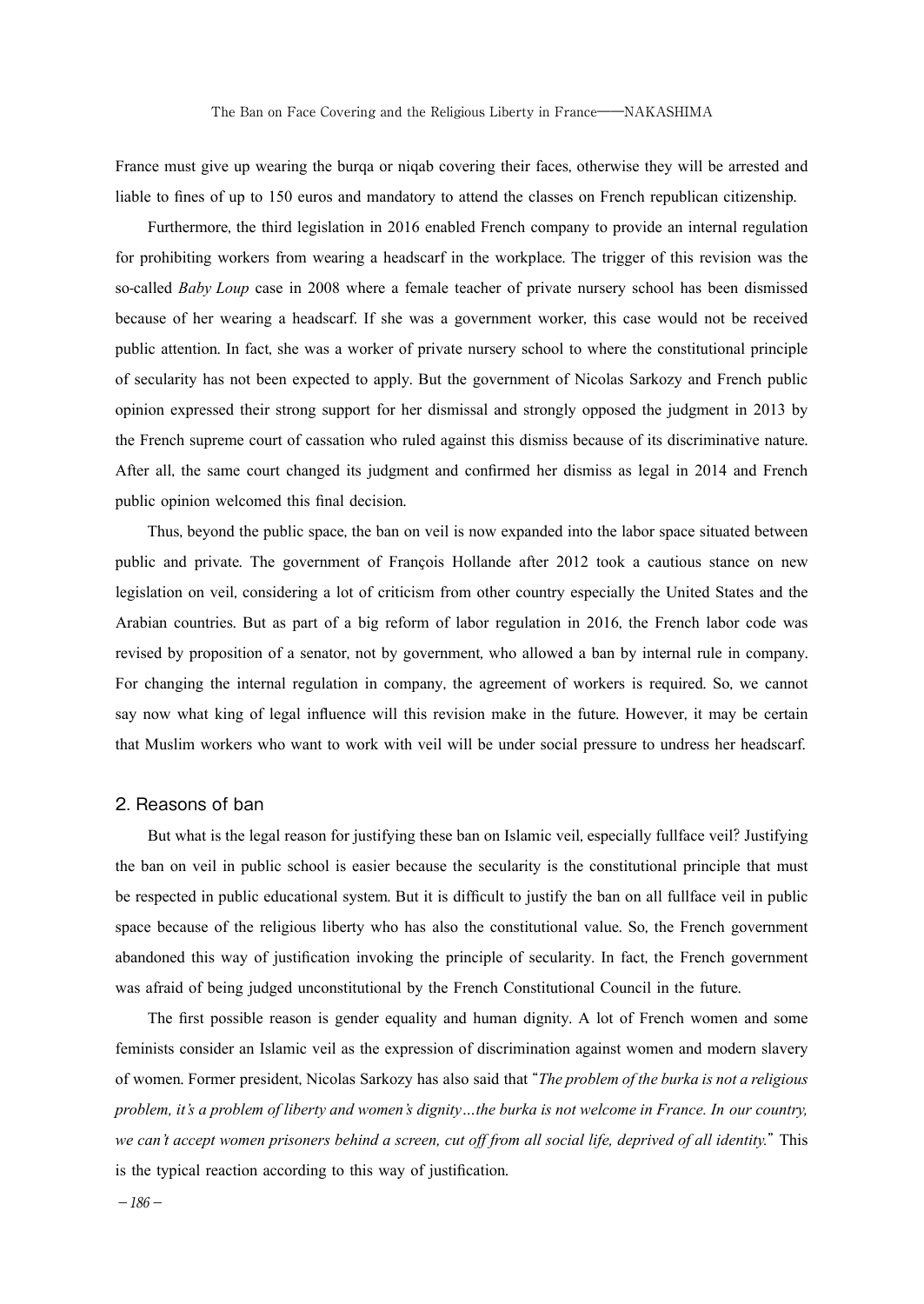But this justification was denied by judgment of European court of human rights in 2014. In fact, most of the Muslim women wear a veil or a burqa by their own will, not by force and arms. So, the European court of human rights said "*the State party cannot invoke gender equality in order to ban a practice that is defended by women.*" And "*respect for human dignity cannot legitimately justify a blanket ban on the wearing of the full face veil in public places.*"

 The second possible reason is public safety. The public safety is one of the legitimate aims enumerated in the European convention of human rights. The European court admitted that it is possible to ban a fullface veil for purpose to prevent danger for the public safety. However, at the same time, the European court denied the general risk of danger to public safety about the fullface veil. The court said that a blanket ban on the wearing in public places "*can be regarded as proportionate only in a context where there is a general threat to public safety.*" But, "*the government have not shown that the ban introduced*" in 2010 "*falls into a such context.*"

 Finally, the last possible reason is an abstract idea of "*living together*," in French "*vivre ensemble*." According to the French government, "*the face plays a significant role in human interaction: more so than any other part of the body, the face expresses the existence of the individual as a unique person, and reflects one's shared humanity with the interlocutor, at the same time as one's otherness. The effect of concealing one's face in public places is to break the social tie and to manifest a refusal of the principle of "living together*.*"*

 Surprisingly, the European court of human rights has accepted this way of justification: "*ban on fullface veil for living together*." The first reason, "*the ban is not expressly based on the religious connotation of the clothing in question but solely on the fact that it conceals the face*." Second, "*the sanctions provided by the Law's drafter are among the lightest*." Third, it is the question of responding to a practice that France considers incompatible with the ground rules of social communication and more broadly the requirements of "*living together*." Forth, France has a wide margin of appreciation because of a lack of European consensus against a ban.

 Despite of a lot of criticism, as a result of approval of ban on fullface veil by European court, showing the face to others in public space became the legal duty in France and some other European countries starts to make same ban like France, for example, Belgium, Bulgaria, Netherlands, and now German. But it is certain that there are increasing fears that these bans in France may have a repressive effect to the religious minority and make their assimilation difficult rather than easy.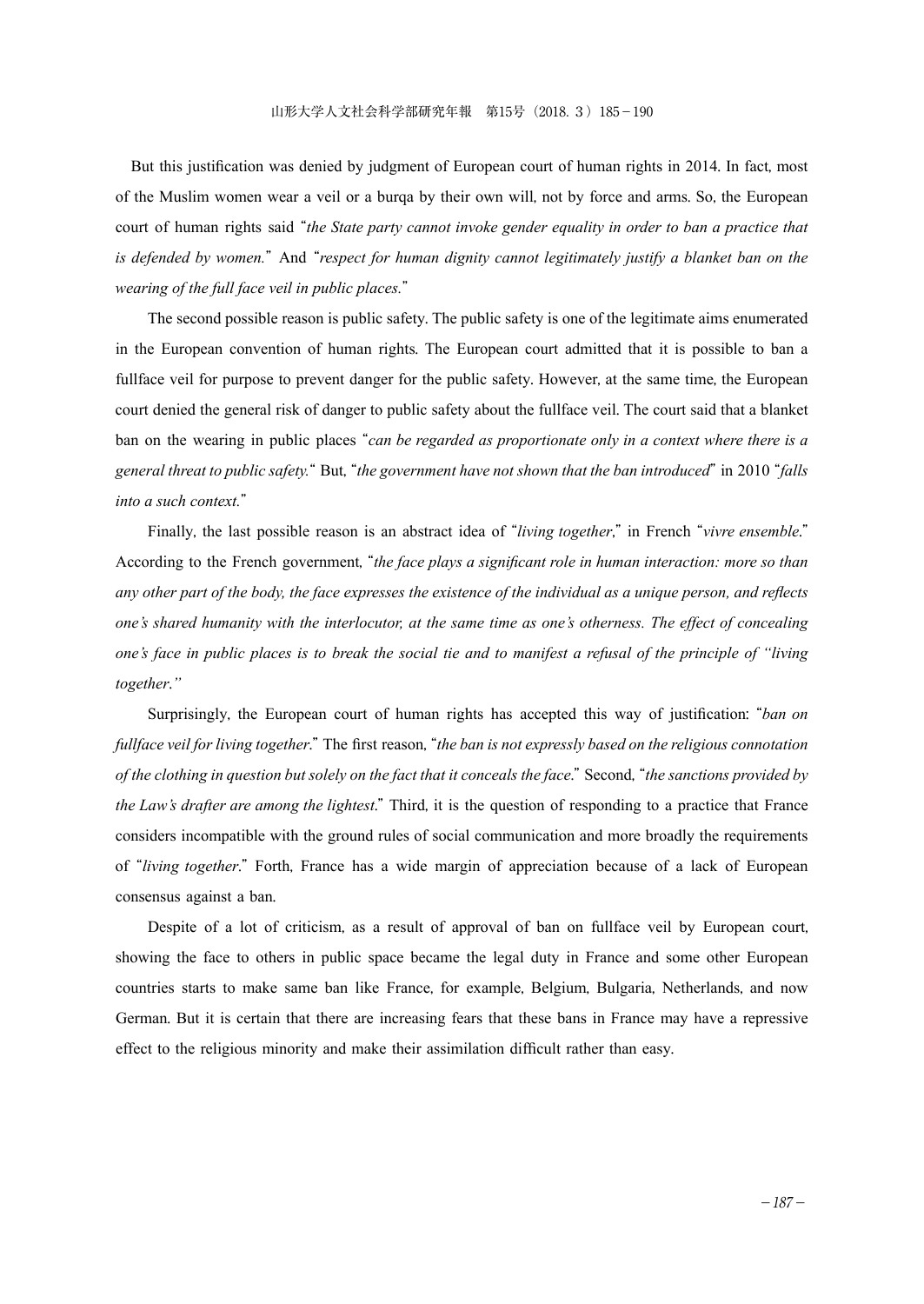The Ban on Face Covering and the Religious Liberty in France——NAKASHIMA

#### 3. Ban on burkini

 On august 2016, another dispute about a necessity of ban on burkini. A burkini is a kind of swimsuit created by Australian designer for Muslim women covering the whole body except the face, the hands and the feet. After the terrorist attack on 14 July 2016 in Nice, about 30 mayors of town in the Mediterranean coast banned this kind of swimsuits. This ban was supported by public opinion and also numbers of politicians. For example, the socialist prime minister at the time, Manuel Valls considered burkini as "*expression of enslavement of women*". The president of National Front, Marine Le Pen said "*it is the problem of secularity and public order, but beyond that the problem of soul of France.*"

 Under the ban on burkini, dozens of women were ordered to pay some fines for not respecting good morals and secularism and this ban became the focus of international concern or criticism.

 But this time, in same august, the State council, the French supreme court for administrative justice suspended this ban because there was no clear danger about a burkini to violate a public safety, nor danger to public hygiene, nor danger to decency, and concluded that this ban "*seriously, and clearly illegally, breached the fundamental freedoms to come and go, the freedom of beliefs and individual freedom*." Besides, the State council added that "*In the absence of risks, the emotions and the concerns resulting from terrorist attacks are insufficient grounds to legally justify the contested ban.*"

 From a point of view of a Rules of law, the French State council tried to stop the another restriction to liberty of Muslim women, but it remains possible that the French parliament enact another legislation for prohibiting a burkini. Because the State council goes no further than the court to apply the current law.

#### Conclusion

 In France, an Islamic veil or swimsuits in public or labor space always continue to be a matter of severe dispute and it is a conflict between the national identity and the individual identity. It seems that the majority of French people still desire the reinforcement of republic secularity and behind this, there is an anxiety over the Islamic extremists and another terror. But these repeated legislation for the reinforcement and the redefinition of national identity look like endless, and I don't know if these French way as ban on veil are so effective to restrain an Islamic fundamentalism from spreading.

 I think that the most important thing is the balance of two liberalism, a French one is the liberalism to determine the minimum way of life for living together in the same society, an another is an Anglo-Saxon's liberalism to not interfere in each individual way of life for assuring the pluralism of society. The French liberalism has a risk of getting into a narrow nationalism, on the other hand, the Anglo-Saxon liberalism has also a risk of leaving a discrimination or violation of human rights. Seeking a good balance of these two liberalism seems to be a big issue in our modern society.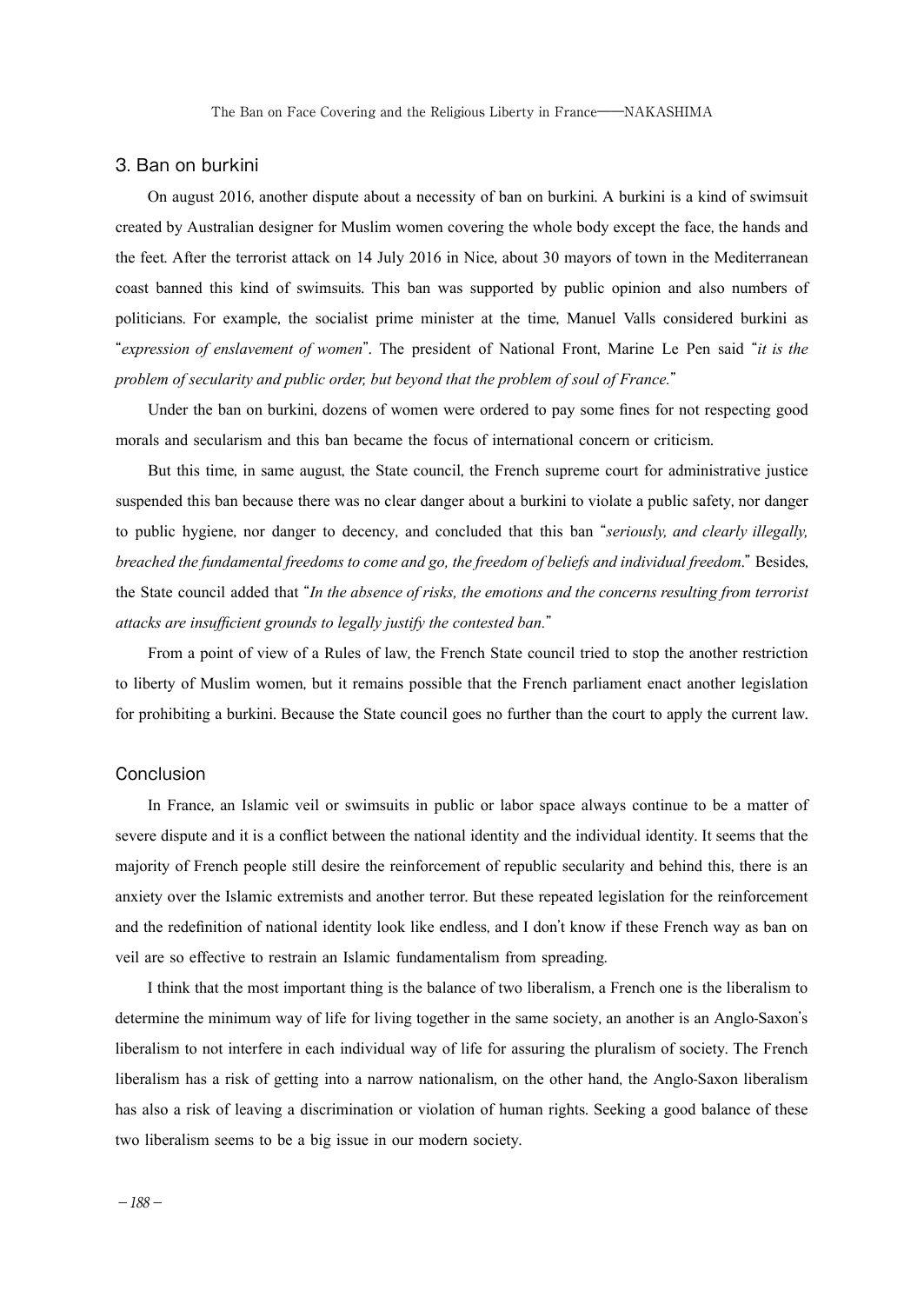#### References

Bon, Pierre. 2016. Le «burkini» au Conseil d'État, *Ruvue française de droit administratif*, 1227-1233.

- Bonnet, Baptiste. 2014. La Cour EDH et l'interdiction de la dissimulation du visage dans l'espace public, *La semaine juridique* Édition Générale n° 29, 1245-1428.
- Chassang, Céline. 2014. La CEDH et la loi 11 octobre 2010: une validation en demi-teinte de la loi prohibant la dissimulation du visage dans l'espace public, *Recuiel Dalloz* n° 30, 1701-1707.
- Conseil d'État, Section du rapport et des études. 2010. *Étude relative aux possibilités juridiques d'interdiction du port du voile intégral*, Rapport adopté par l'assemblée générale plénière du Conseil d'État le jeudi 25 mars 2010.
- Conseil d'État, juge des référés, ordonnance du 26 août 2016, *Ligue des droits de l'homme et autres*, n° 402742, 402777.
- Cour européenne des droits de l'homme, grande chambre, 1<sup>er</sup> juillet 2014, Requête n° 4383511, Affaire S.A.S. c. France.
- Dieu, Frédéric. 2015. Le droit de dévisager et l'obligation d'être dévisageable, pour «vivre ensemble», *La semaine juridique*, Édition administrations et collectivités territoriales n° 7, 41-44.
- Joppke, Christian. 2009. *VEIL: Mirror of identity*, Polity. Japanese translation by Ito, Yutaka and kazutoshi Hasegawa and Hiroyuki Takeshima. 2015. Hosei University Press.
- Mathieu, Bertrand. 2010. La validation par le Conseil constitutionnel de la loi sur « le voile intégral », *La semaine juridique Édition Générale* n° 42, 1930-1932.
- Mathieu, Bertrand. 2016. «Burkini»: le Conseil d'État s'en est tenu à la loi, http://www.lemonde.fr/idees/ article/2016/08/27/burkini-le-conseil-d-etat-s-en-est-tenu-a-la-loi\_4988731\_3232.html (last access date, 11 december 2017).

Vauchez, Stéphanie Hennete and Valentin, Vincent. 2014. *L'affaire Baby Loup ou la nouvelle laïcité*, LGDJ.